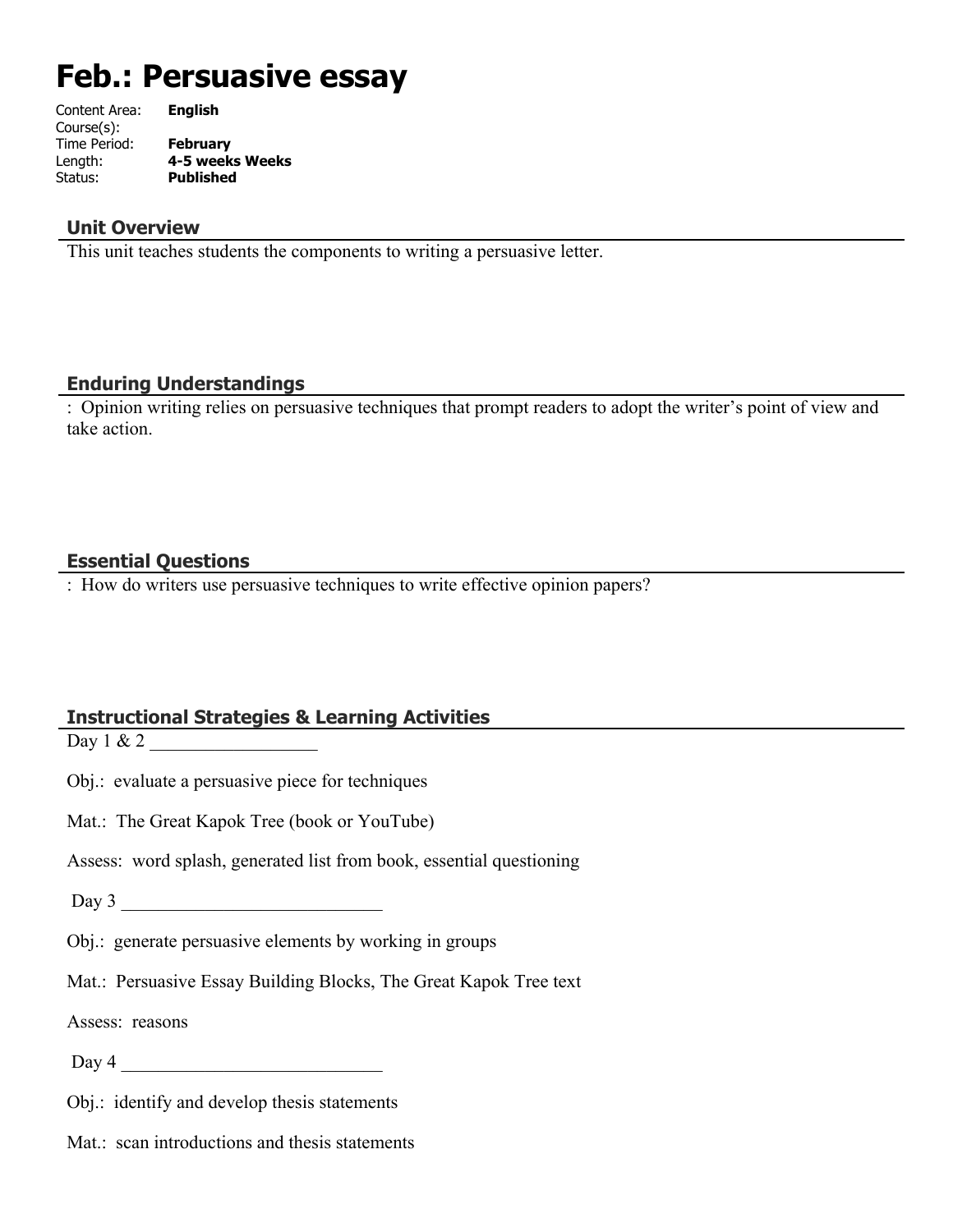Day  $5-6$ 

Obj.: identify format and techniques through analyzing examples of persuasive

Mat.: example of persuasive essay – Boxing: Countdown to Injury handouts and scan; Student Model – Persuasive Essay

Assess: discussion

Day 7 \_\_\_\_\_\_\_\_\_\_\_\_\_\_\_\_\_\_\_\_\_\_\_\_\_\_

Obj.: identify parts of a persuasive essay and formulate a thesis

Mat.: envelope with persuasive essay pieces, half sheet of construction paper

Assess: final construction of essay

Day  $8\&9$ 

Obj.: Use Boxing example to fill in graphic organizer

Mat.; they need their boxing example, graphic organizer, persuasive essay format

Assess: graphic organizer

Day 10 \_\_\_\_\_\_\_\_\_\_\_\_\_\_\_\_\_\_\_\_\_\_\_\_\_\_\_\_\_

Obj. prewrite for their persuasive essay

Mat.: graphic organizer

Assess: organizer

Day 11, 12, maybe 13 depending on pace

Obj.: create rough draft

Mat.: persuasive words sheet

Assess: essays

Day 14, 15, maybe 16 \_\_\_\_\_\_\_\_\_\_\_\_\_\_\_\_

Obj.: revise and edit their essay

Mat.: rubric

Assess: final copy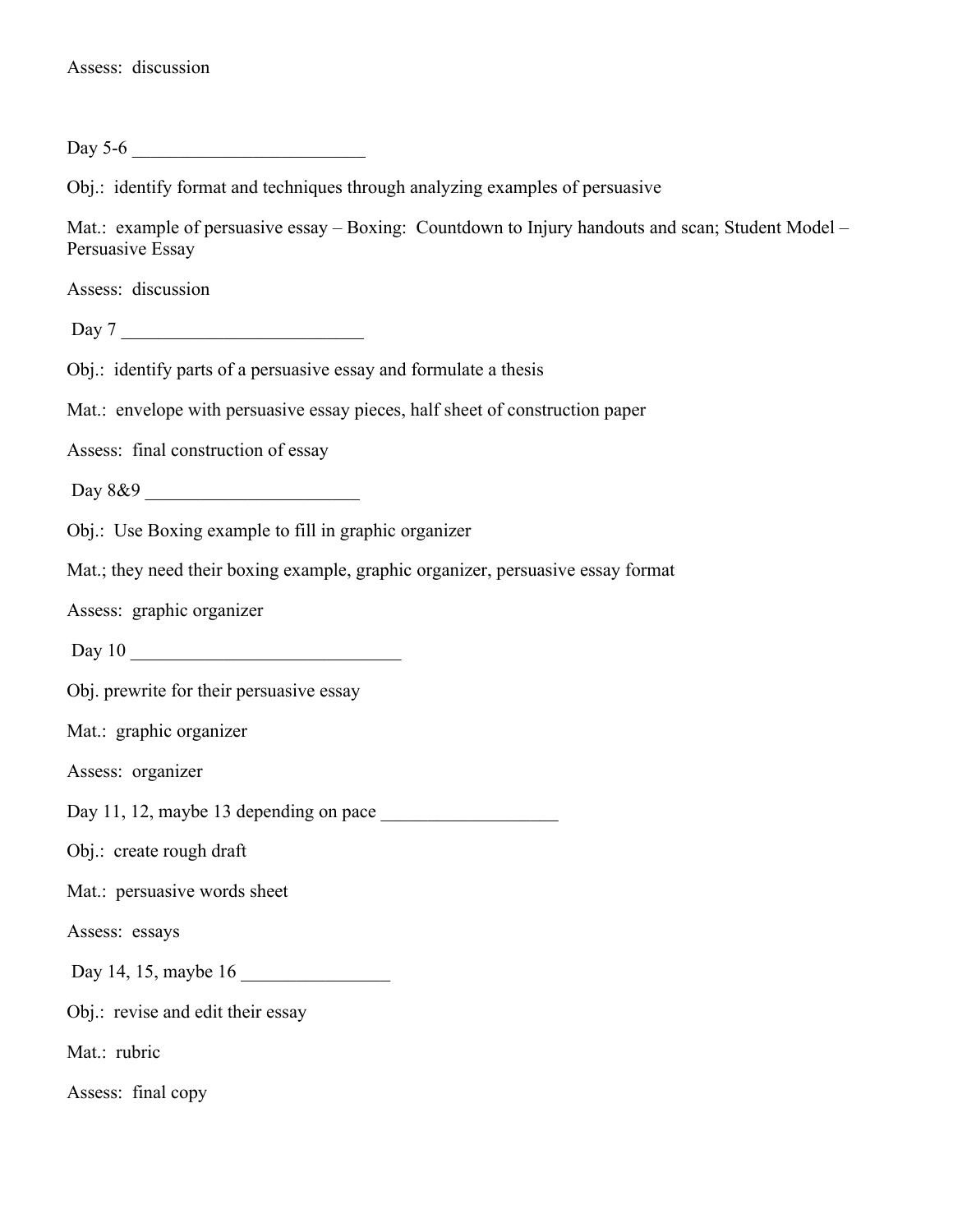# **Integration of Career Readiness, Life Literacies and Key Skills**

Students learn persuasive words and strategies to effectively communicate their opinion to their audience. Students use technology to formulate final product.

| TECH.9.4.5.DC.4 | Model safe, legal, and ethical behavior when using online or offline technology (e.g.,<br>$8.1.5.NI.2$ ).                                                                                                                                    |
|-----------------|----------------------------------------------------------------------------------------------------------------------------------------------------------------------------------------------------------------------------------------------|
| TECH.9.4.5.CT.4 | Apply critical thinking and problem-solving strategies to different types of problems such<br>as personal, academic, community and global (e.g., 6.1.5. Civics CM.3).                                                                        |
| TECH.9.4.5.CT.3 | Describe how digital tools and technology may be used to solve problems.                                                                                                                                                                     |
| TECH.9.4.5.DC.1 | Explain the need for and use of copyrights.                                                                                                                                                                                                  |
| TECH.9.4.5.TL.3 | Format a document using a word processing application to enhance text, change page<br>formatting, and include appropriate images graphics, or symbols.                                                                                       |
|                 | The ability to solve problems effectively begins with gathering data, seeking resources,<br>and applying critical thinking skills.                                                                                                           |
| WRK.9.2.5.CAP.1 | Evaluate personal likes and dislikes and identify careers that might be suited to personal<br>likes.                                                                                                                                         |
| WRK.9.2.5.CAP.2 | Identify how you might like to earn an income.                                                                                                                                                                                               |
| WRK.9.2.8.CAP.2 | Develop a plan that includes information about career areas of interest.                                                                                                                                                                     |
| TECH.9.4.5.DC.2 | Provide attribution according to intellectual property rights guidelines using public domain<br>or creative commons media.                                                                                                                   |
| TECH.9.4.5.Cl.1 | Use appropriate communication technologies to collaborate with individuals with diverse<br>perspectives about a local and/or global climate change issue and deliberate about<br>possible solutions (e.g., W.4.6, 3.MD.B.3, 7.1.NM.IPERS.6). |
| WRK.9.2.5.CAP.3 | Identify qualifications needed to pursue traditional and non-traditional careers and<br>occupations.                                                                                                                                         |
| WRK.9.2.8.CAP.1 | Identify offerings such as high school and county career and technical school courses,<br>apprenticeships, military programs, and dual enrollment courses that support career or<br>occupational areas of interest.                          |
| TECH.9.4.5.DC.3 | Distinguish between digital images that can be reused freely and those that have copyright<br>restrictions.                                                                                                                                  |
| WRK.9.2.5.CAP.4 | Explain the reasons why some jobs and careers require specific training, skills, and<br>certification (e.g., life guards, child care, medicine, education) and examples of these<br>requirements.                                            |

# **Technology and Design Integration**

Students use technology to type up their essay in final form.

|                   | Software and hardware work together as a system to accomplish tasks (e.g., sending,<br>receiving, processing, and storing units of information). |
|-------------------|--------------------------------------------------------------------------------------------------------------------------------------------------|
|                   | Shared features allow for common troubleshooting strategies that can be effective for<br>many systems.                                           |
| CS.3-5.8.1.5.CS.3 | Identify potential solutions for simple hardware and software problems using common<br>troubleshooting strategies.                               |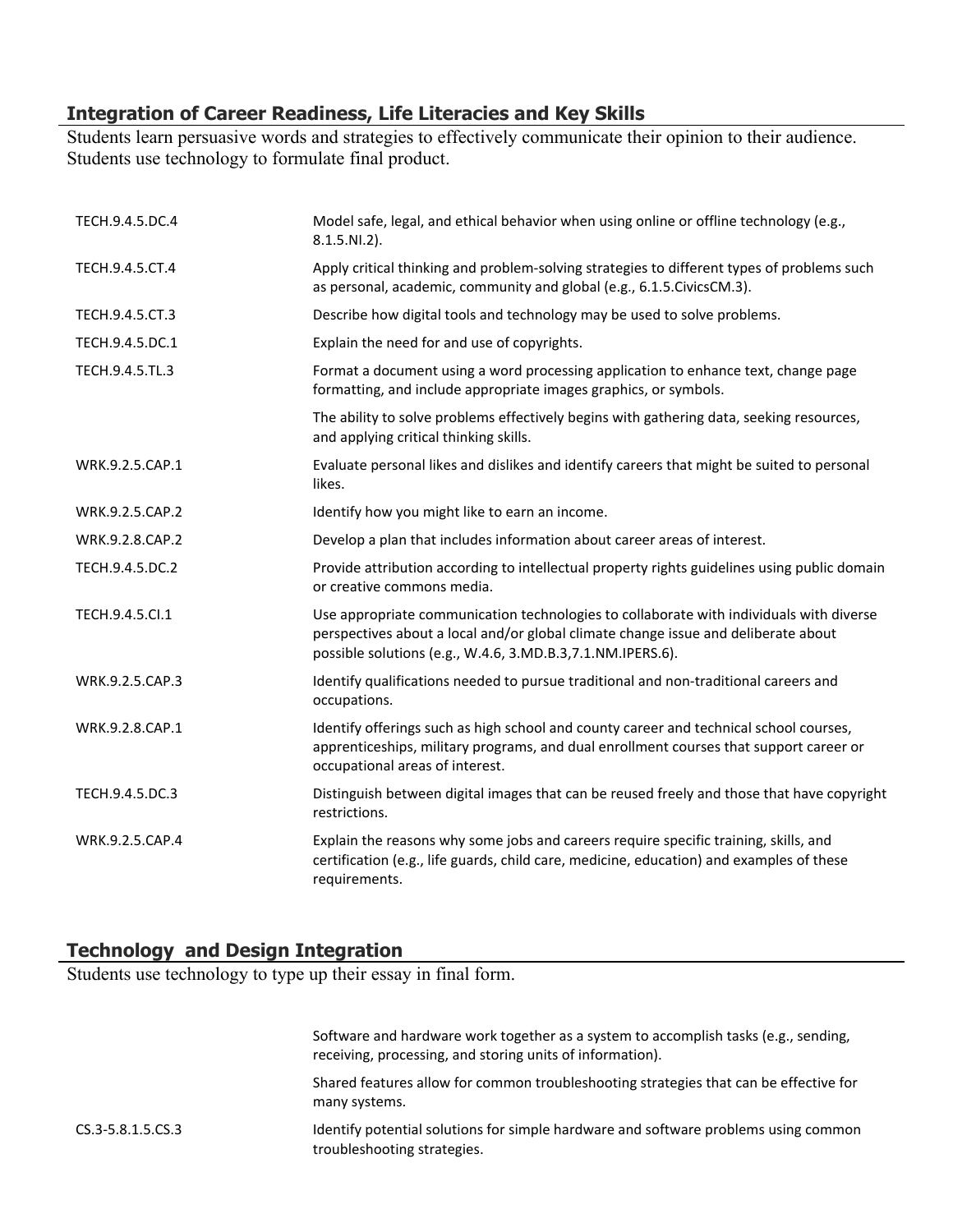# **Interdisciplinary Connections**

Topics can include science, social studies, and other disciplines requiring research and data collection.

# **Differentiation**

- Understand that gifted students, just like all students, come to school to learn and be challenged.
- Pre-assess your students. Find out their areas of strength as well as those areas you may need to address before students move on.
- Consider grouping gifted students together for at least part of the school day.
- Plan for differentiation. Consider pre-assessments, extension activities, and compacting the curriculum.
- Use phrases like "You've shown you don't need more practice" or "You need more practice" instead of words like "qualify" or "eligible" when referring to extension work.
- Encourage high-ability students to take on challenges. Because they're often used to getting good grades, gifted students may be risk averse.
- **Definitions of Differentiation Components**:
	- o Content the specific information that is to be taught in the lesson/unit/course of instruction.
	- o Process how the student will acquire the content information.
	- o Product how the student will demonstrate understanding of the content.
	- o Learning Environment the environment where learning is taking place including physical location and/or student grouping

#### **Differentiation occurring in this unit:**

Students will be monitored for additional support or encouragement to stretch their skills on a one on one basis through conferencing and teacher observation.

# **Modifications & Accommodations**

Refer to QSAC EXCEL SMALL SPED ACCOMMOCATIONS spreadsheet in this discipline.

#### **Modifications and Accommodations used in this unit:**

IEP modifications will be followed in addition to the differentiation strategy listed above.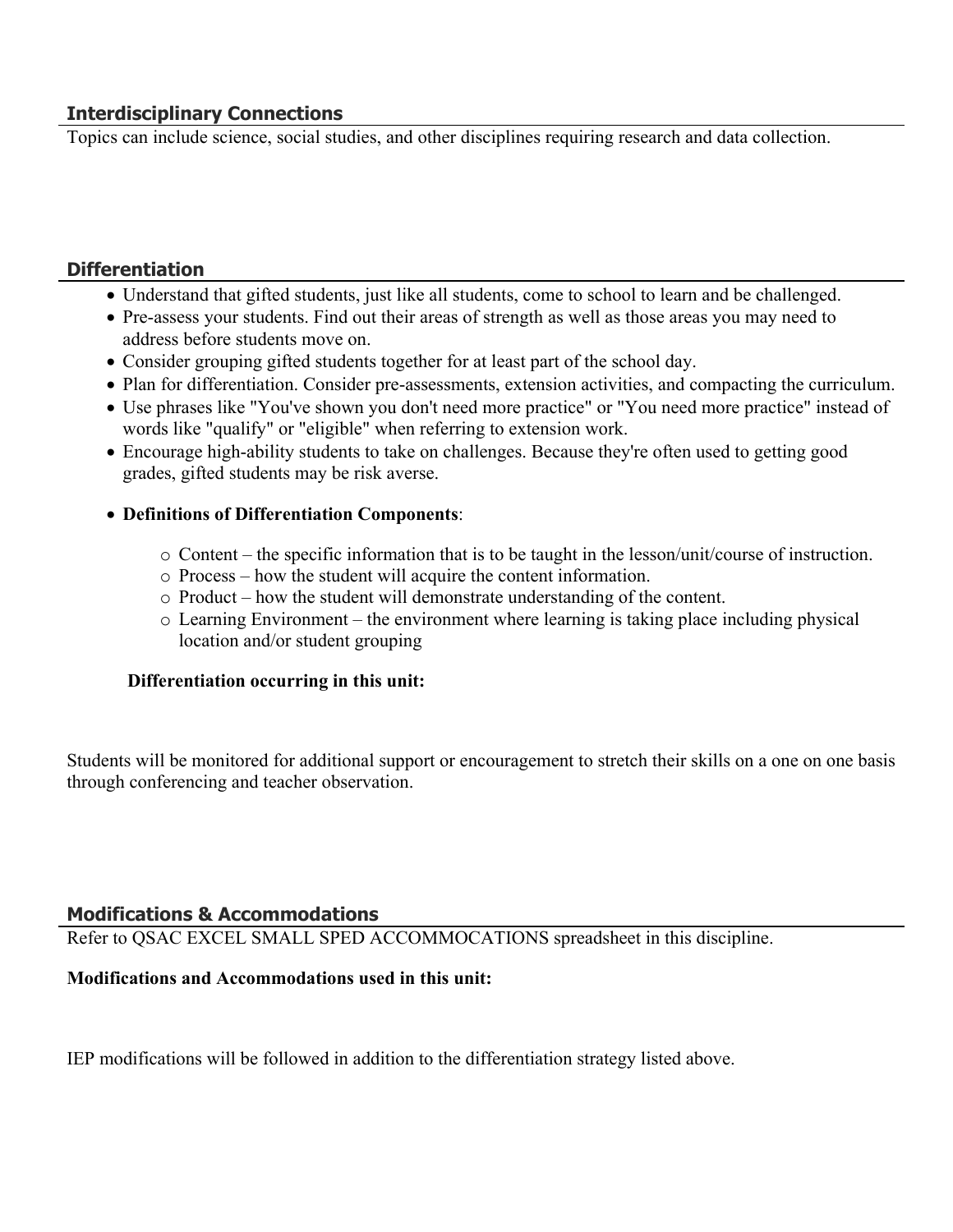#### **Benchmark Assessments**

**Benchmark Assessments** are given periodically (e.g., at the end of every quarter or as frequently as once per month) throughout a school year to establish baseline achievement data and measure progress toward a standard or set of academic standards and goals.

#### **Schoolwide Benchmark assessments:**

Aimsweb benchmarks 3X a year

Linkit Benchmarks 3X a year

DRA

#### **Additional Benchmarks used in this unit:**

Aimsweb testing and writing samples

#### **Formative Assessments**

Assessment allows both instructor and student to monitor progress towards achieving learning objectives, and can be approached in a variety of ways. **Formative assessment** refers to tools that identify misconceptions, struggles, and learning gaps along the way and assess how to close those gaps. It includes effective tools for helping to shape learning, and can even bolster students' abilities to take ownership of their learning when they understand that the goal is to improve learning, not apply final marks (Trumbull and Lash, 2013). It can include students assessing themselves, peers, or even the instructor, through writing, quizzes, conversation, and more. In short, formative assessment occurs throughout a class or course, and seeks to improve student achievement of learning objectives through approaches that can support specific student needs (Theal and Franklin, 2010, p. 151).

#### **Formative Assessments used in this unit:**

Teacher observation and conferencing

See imbedded assessments in lessons.

#### **Summative Assessments**

**Summative assessments** evaluate student learning, knowledge, proficiency, or success at the conclusion of an instructional period, like a unit, course, or program. Summative assessments are almost always formally graded and often heavily weighted (though they do not need to be). Summative assessment can be used to great effect in conjunction and alignment with formative assessment, and instructors can consider a variety of